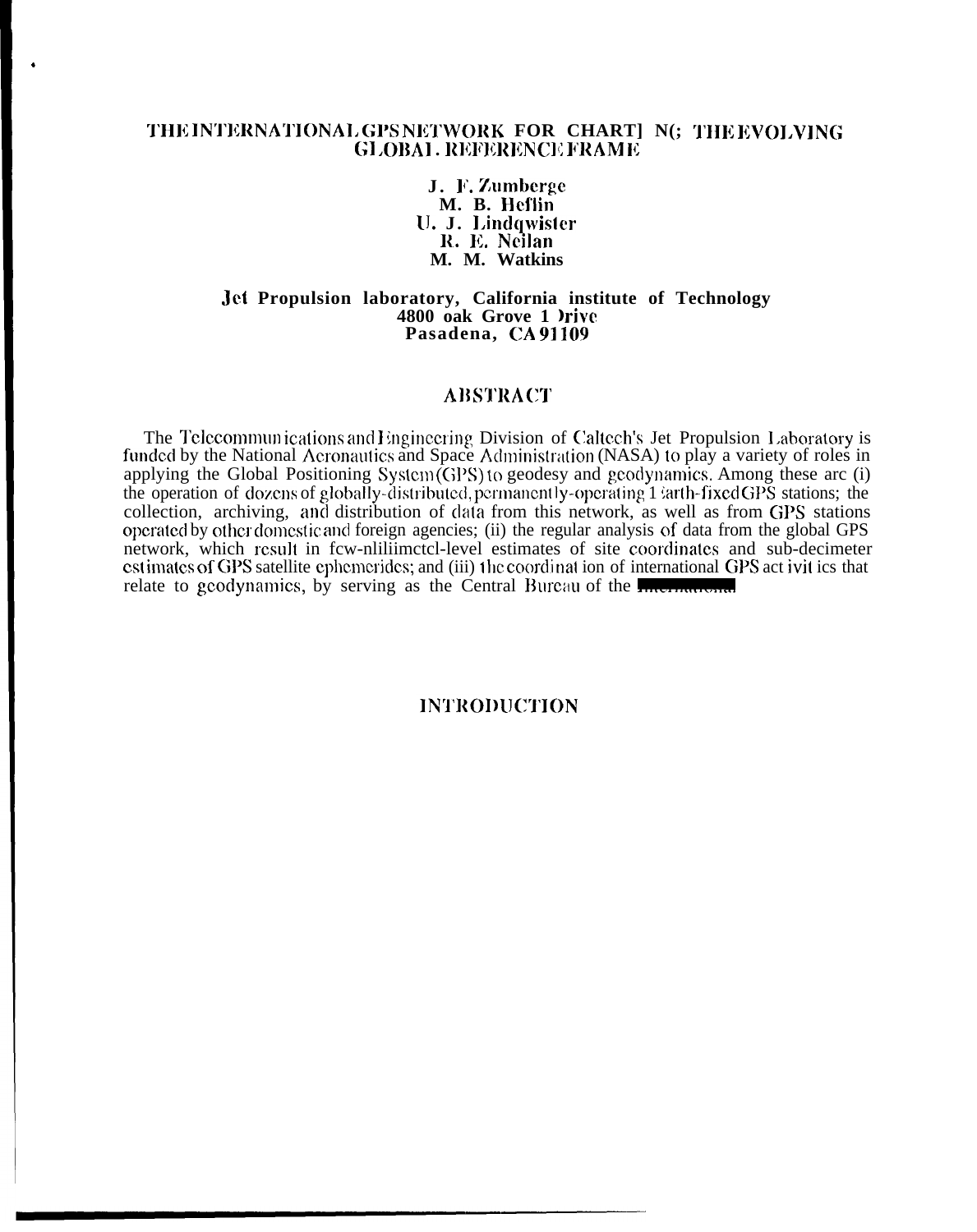those fixed parameters worsens as the contour levels increase. Continued expansion of the global network will reduce the extent of these isolation contours.

In this paper, we discuss the efforts by NASA and the international scientific community to produce high] y accurate GPS products to benefit a broad user communit y. The GPS activities at JPL are presented, the International GPS Service for Geodynamics (IGS) is described,



Figure 1. Continuously operating permanent sites in the GPS global network, July 1995.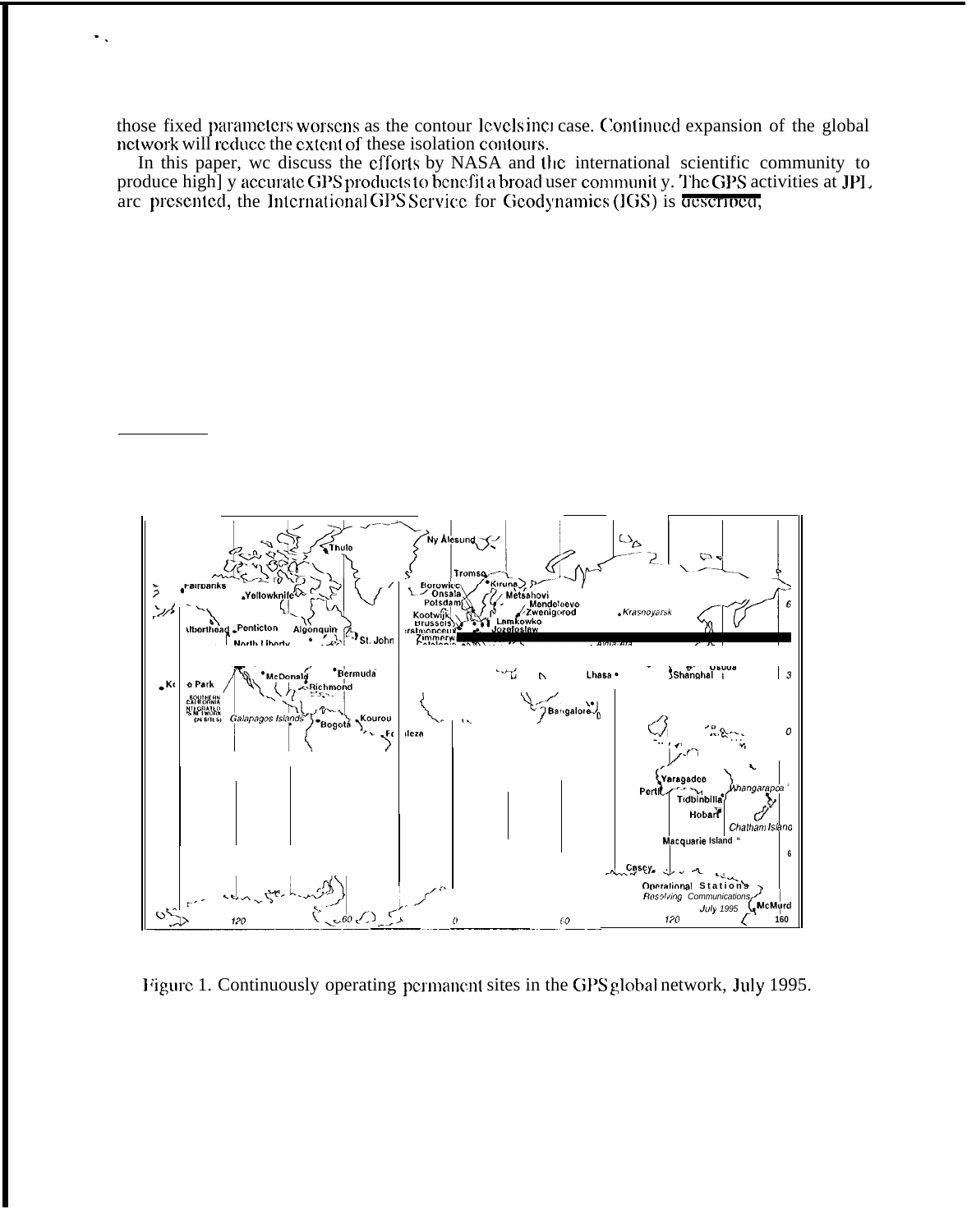

**l'igure 2.** Isolation contour map of the GPS global network, July 1995. The contour interval is 1000 km, with the 3000-km contour in bold. Only a handful of regions exist that arc further than 3000 km from a permanent silt, and plauned expansion will cl iminate nearly al 1 of these before 2000.

formatted GPS data directl y from GPS receivers and also raw and formatted data from several network partners. The formatted GPS data arc currently made available on-line for 120 days and archived both on site and off site on CD-ROM discs after 40 days. The archiving of data is performed once pcr week, when 3 CD-ROM disc copies arc made of the GPS data (one stored offsite). The format ted data arc stored in the R] NEX format and compressed using t he standard  $\overline{U}$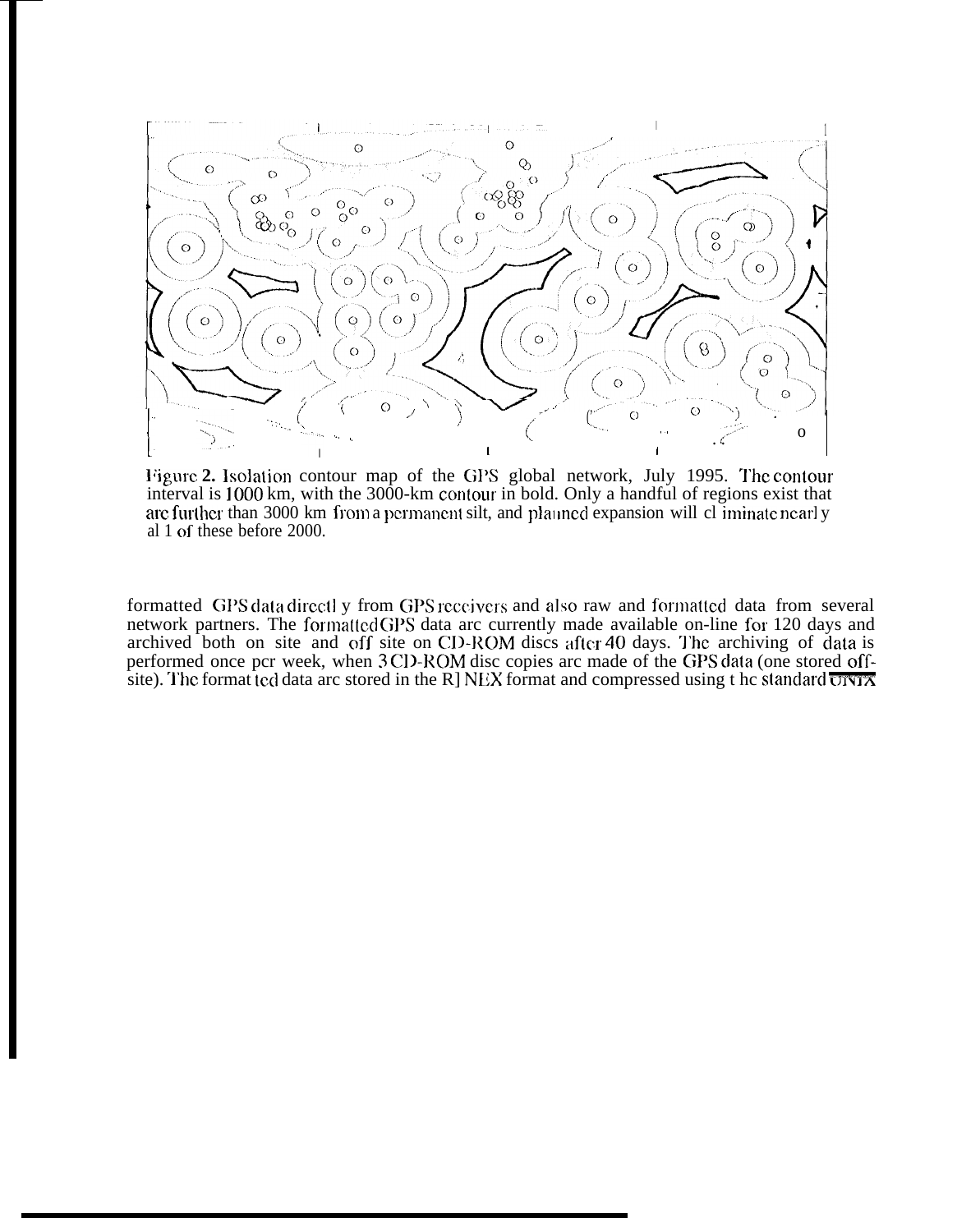# Data Access

The data may be accessed via anonymous FTP from bodhi.jpl.nasa.gov (1 28. 149.70.66) under /pub/rinex. The data arc listed by day-of-year, and the file naming convention is the GIPSY software be found on the W W W at:

# http://milhouse.jpl.nasa.gov/

Table 1. Data Access Information

Short Name: institution: Function within JGS: Mail Address:

Contact: Telephone: Fax: E-Mail: **FTP Access:** Computer Operating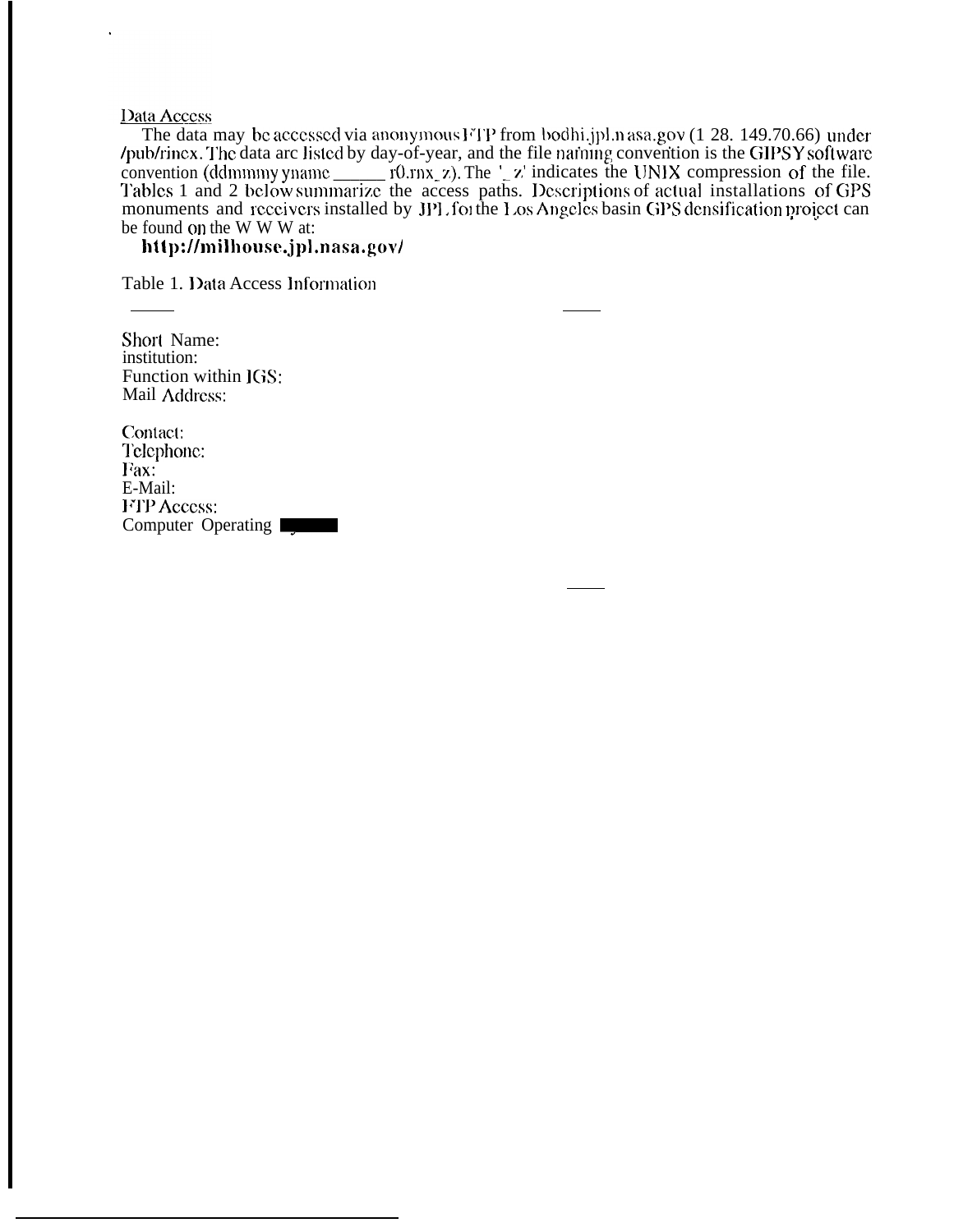most directly involved and have analyzed data from a globally-distributed network of GPS receivers beginning with the first Global International GPS experiment in 1991[1].

Our analysis strategy consists of using the ionosphere-free combination of both pseudorange and carrier phase, with data noise values of  $\overline{1}$  cm and  $\overline{1}$ m, respectively. Data below 15 degrees elevation arc excluded. The phase data are decimated to 5 minut es, and the pseudorange data arc carriersmoothed over the same interval.

Data corresponding to each GPS day are analyzed in 30-hour batches centered on GPS noon. Estimated parameters were satellite state vectors and solar radiation pressure (srp), receiver coordinates, zenith wet troposphere delay at each receiver site, station and satellite clock offsets, carrier phase ambiguities, and Earth orientation. Satellite x- and y- srp and y-bias parameters are allowed to vary stochastic all y. Zenith wet troposphere delay is modeled as a random walk with 1 cm<sup>2</sup>/hr variance derivative, and is itself further anal yzed for cl imatological applications.

Solid Earth and ocean tides are modeled largely in accordance with the IERS standards [2], [3]. The Earth's gravity field is described by the  $JGM-312x12$  multipole expansion using terms up through degree anti order 12 [4]. The value of GM used was  $39860(1.4415 \text{ km}^3/\text{s}^2)$ . Note that because of the usc of the recent value of GM, the orbital ephemerides described below require a scale transformation in addition to rigid rotations to be expressed in the WGS-84 frame. Nominal values of the parameters for each GPS satellite. [3 each for position and velocity, anti two for srp arc from the broadcast ephemeris. Weak *a priori* constraints of 1 km and 10 mm/s for position and velocity, respectively, arc imposed. The '1'10-T20 solar radiation pressure model is used for srp [6], while the new yaw at t itude model [7] is applied for cel ipsing spaceci aft.

As an example, the analysis of January 21, 1994 included data from 43 stations and 25 satellites. There were nearly 60,000 phase and pseudorange measurements each, from which 1556 parameters were determined. (I'ammeters allowed to vary stochastically arc counted only once. These include station and satellite clocks, station zenith wet troposphere delay, and satellite srp. The rms post-fit residuals for the phase measurements were typical 1 y a few mm. Those measurements with more than S-cm post-fit residual for phase, or 5 m for pseudorange, were considered outliers and excluded.

### **Results**

Results for station coordinates and Earthorient at ion, independent of errors in fiducial coordinates, arc described in [8]. Typical daily repeatabilities of site coordinates are. 3, 5, and 9 mm in the north, cast, and vertical components, respectively, with respect to a global reference frame with origin at the Earth's mass center. Baselines between nearby sites can be significantly better due to cancellation of common orbit, clock, and media errors. The performance of the operational 1  $\lambda$  arth orientation series with respect to the IERS Bulletin B Final values is at the 0.3-milliarcsecond level, which is equivalent to about 10 mm on the Earth's surface.

Our single most important measure of orbit quality is the extent to which estimated values of a satellite's position near midnight agree with similar estimates based on data from adjacent days. For a given satellite and day we define tile orbit repeatability  $Q$  to be the rms, during the 6 hours around midnight and over al 13 orbi t posit ion components, of the differences bet ween the orbit computed using the, current day's data and that computed with the previous (or next) day's data. Since there is only one "(rue" orbit during this period, the differences at c a good measure of orbit accuracy. The value of Q is typically  $10 - 20$  cm (3-dimensional rms) during 1994-9S. This is at least one order of magnitude better than the GPS broadcast orbits, which are in the few-meter range. The precise orbits, and the GPS spacecraft clock offsets which are, consistent with them, are routinely computed and made available to the public as described below. Our nominal goal is to deliver a week's worth of products on Friday (or earlier) following the Saturday that marked the close of the previous GPS week.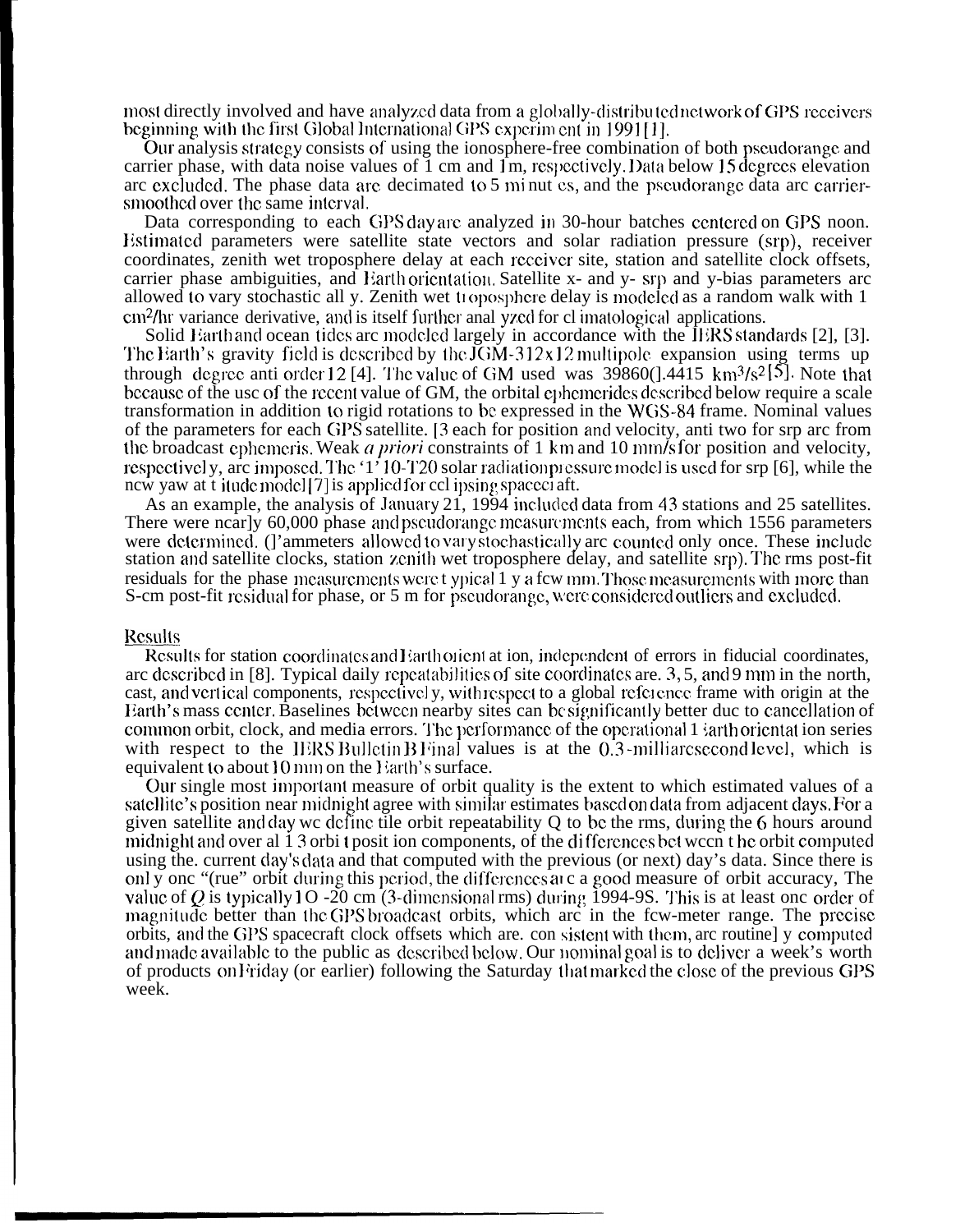Precise Point Positioning<br>in late 1994, in response to the growing number of regionally dense GPS sites (for example in<br>California and Japan), we adopted a strategy of using anopumary

pub/jpligsac/ytd.eng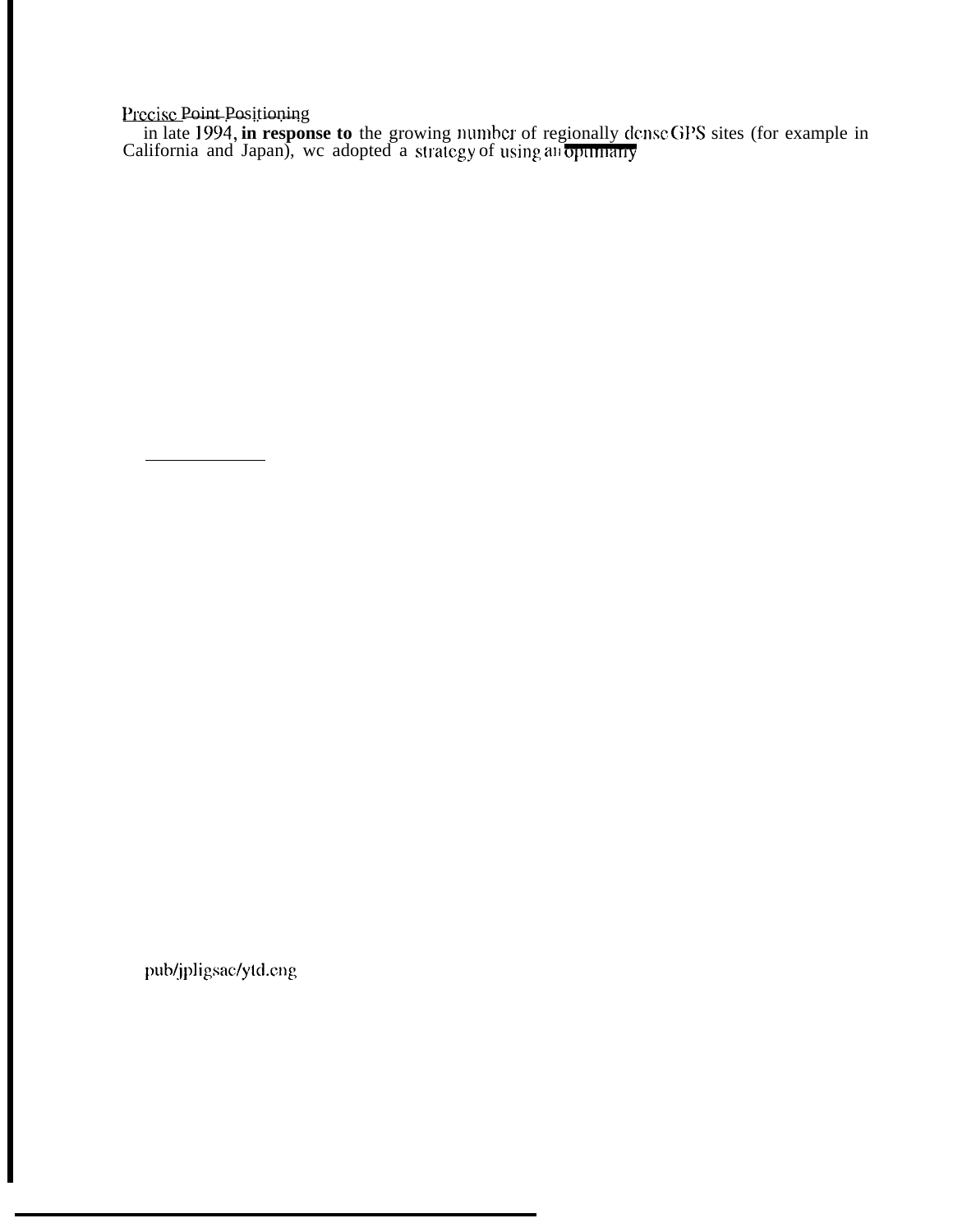pub/gipsy\_products/1 995/clocks/l 995-04-01  $CLOCK.Z$ pub/gipsy\_products/1 995/clocks/l 995-04-01 badCl .OCK.Z  $\mu_{\text{phys}}$  products/1 995/orbits/l 995-04-() 1.att.Z pub/gipsy\_products/1 995/orbits/l 995-04-01 .cci.Z. pub/gipsy\_products/1995/orbits/1995-04-01 tpco.nml.Z

contain information on respectively, precise GPS clock solutions, times and satellites for which precise clock solutions arc unavailable, information on the attitudes of eclipsing GPS spacecraft, precise satellite ephemerides in an Earth-centered inertial reference frame, and Earth orientation information. More information can bc obt aincd from gipsy (@cobra.jp] .nasa,gov.

Finally, WWW pages located at

# http://sideshow.jpl.nasa.gov/mbh/scrics.html and http://sideshow.jpl.nasa.gov/mbh/point.html

provide graphical time series of station coordinates.

Improving Turnaround and Automation<br>Beginning in April 1995, an automated process developed by the EOS Group provides rapid prccisc orbits and clocks, within about a day of the cnd of data collection. These, orbits arc accurate to a few tens of cm, and very valuable in their timeliness.

A second automated process periodically looks for new data files from IGS sites. If satellite parameters from the rapid orbit scrvicc arc available for the corresponding day, such data arc analyzed with precise point positioning. Both engine.cring data and site coordinates arc saved. This process runs asynchronous y with the rapid of bit scrvice. T 'his automated processes is being used for before-the-fiact quality control procedures in the normal AC operation.

Finally, we intend to provide values of the GPS spacecraft clocks at finer temporal resolution than the current 5 minutes. Providing solutions at 10-second resolution should allow usc of the JPI. orbits and clocks for point positioning in kinematic post-processing applications, including ground and aircraft positioning at the centimeter level, since interpolation of the 10-second values should be relatively insensitive to the clock dithering of Sclectivc Availability (SA).

# **'1'IIN IN T1?RNA'J'I ONAl , (;1% SJCR\71Cl; IX)]< GIWI)YNAMICS**

The international GPS Service for Geodynamics is an international scientific service which began formal operation at the beginning of 1994, following several years of planning and a  $1^{1/2}$ -year pilot service. The primary objective of the IGS is to provide a service to support, through GPS data products, geodetic and geophysical research activities. Cognizant of the immense growth in GPS applications the secondary objective of the  $\overline{S}$  is to support a broad spectrum of operational activities performed by governmental or selected commercial organizations. The service also develops the ncccssary stanclards/specifications and encourages international adherence to its convent ions.

To accomplish its mission, the IGS consists of a network of GPS tracking stations, Data Centers, Analysis Centers, an Analysis Coordinator, a Central Bureau, and a Governing Board. The accuracies of IGS products arc sufficient to support CUI rent scientific objectives, including the realization of the international Terrestrial Reference Fiame (ITRF), monitoring of the Earth's rotation and deformation of its liquid and solid components, ionsopheric monitoring, and scientific sale. Ilite orbit determination. A Central Bureau information System allows public access to IGS products, which include precise GPS cphemerides within 2-3 weeks of real time. IGS contributors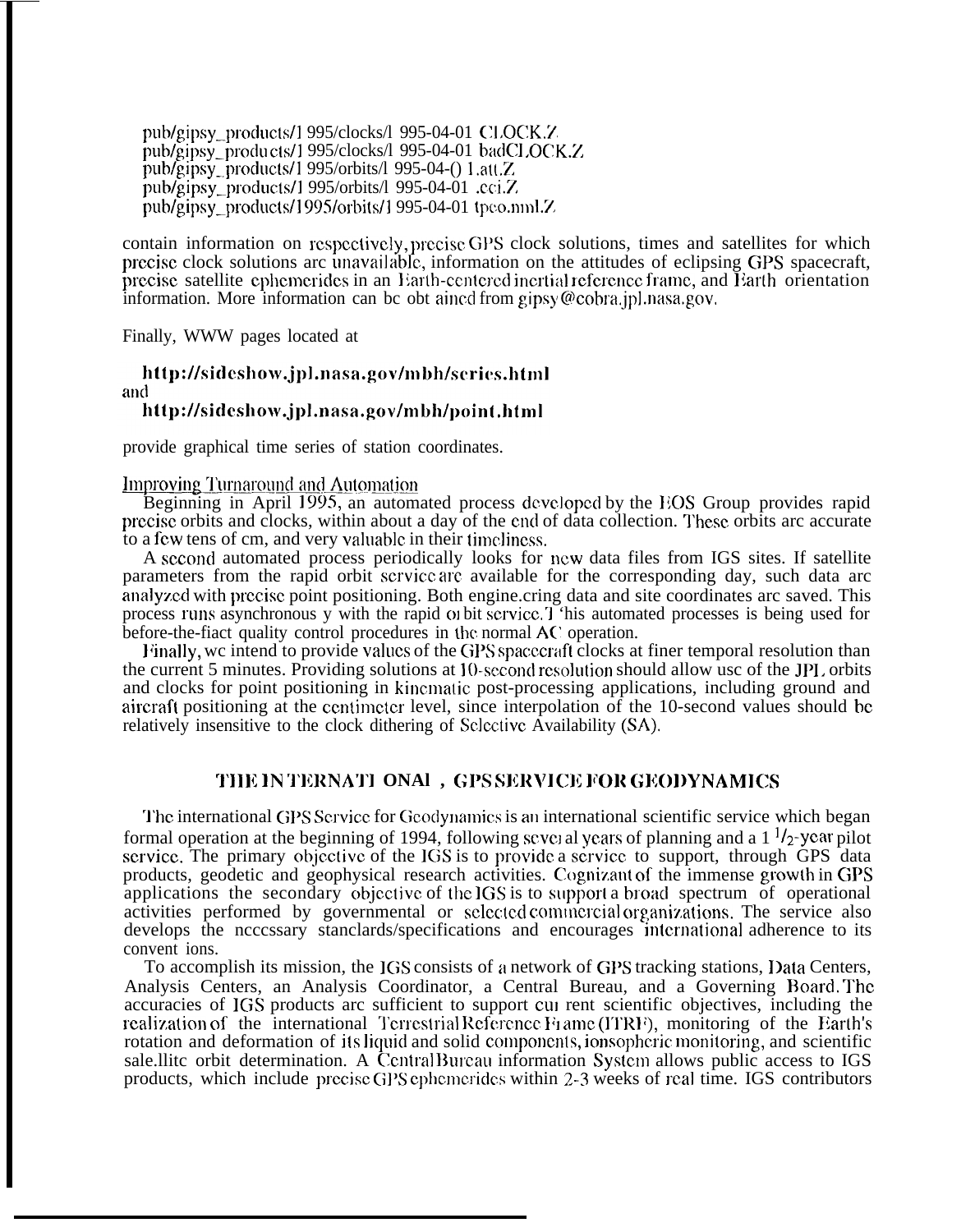and customers communicate through electron<sub>ic</sub> mail, and exchanges arc archived for future reference.

A proof of concept for the international GPS Service. for Geoclynamics was conducted with a three-month campaign during June- Scptcmbcr 1992, and was continued through a pilot service until the formal establishment of the IGS in 1993 by the International Association of Geodesy (IAG). The routine IGS started on January 1, 1994. IGS operates in close cooperation with the international Earth Rotation Service (IERS). The IGS Terms of Reference describes in broad terms the goals and organization of the IGS [11]. The IGS collects, archives, and distributes GPS observation data sets of sufficient accuracy to satisfy the objectives of a wide range of applications and cxpcrimcntation. These data sets arc used by the IGS to generate data products, including high accuracy GPS satellite cphemerides, I arth rotat ion parameters, coordinates and velocities of the IGS tracking stations, GPS satellite and tracking station clock information, and ionospheric information. in particular the accuracies of these products arc sufficient for the improvement and extension of the International Terrestrial Reference I rame (ITRF), the monitoring of solid Earth deformat ions, the monitoring of Earth rotation and variations in the liquid 1  $\lambda$  arth (sea level, icc-sheets, etc.), for scientific satellite orbit determinations, and ionosphere monitoring.

### Operation of the  $\overline{\text{IGS}}$

.

liach site. has a high-precision dual-frequency 1 '-code rcccivcr which records mcasurcmcnts at 30 scc intervals. IGS operational Data Centers (Table 3) arc in direct contact with the tracking sites, and arc responsible for fetching raw receiver data, formatting it in a common standard  $\lceil 12 \rceil$ , and forwarding the data to Regional or Global 1  $\lambda$ at a Centers Reformatted tracking data from several Operational IIata Centers arc collcctcd at Regional Data Centers. A local archive of the data rcccivcd is maintained, and the data arc transmitted to the Global Data Centers. Regional Data Centers thus serve to rcducc traffic on electronic networks,

'J-able 3.1GS Data Centers

| Operational & Regional                          |           |
|-------------------------------------------------|-----------|
| National Oceanic and Atmospheric Administration | US        |
| Institut für Angewandte Geodäsie                | Germany   |
| Natural Resources, Canada                       | Canada    |
| Norwegian Mapping Authority                     | Norway    |
| Jet Propulsion Laboratory                       | 11s       |
| Australian I and information Group              | Australia |
| Global                                          |           |
| NASA/Goddard Space Flight Center                | US        |
| Institut Géographique National                  | 1 rance   |
| Scripps institution of Oceanography             | US        |
|                                                 |           |

The Global Data Centers serve as interfaces to the Analysis Centers and the external user community. 'J'heir purpose is to receive/retricve, archive, and provide on-line access to tracking data. In addition, Global Data Centers provide access to Analysis Center products.

"1'here arc currently seven **IGS** Analysis Centers (AC'S) (l'able 4) - three in the lJS, onc in Canada, three in 1 iuropc – that routinely analyze some subset of the data from the IGS global net work. AC'S compute precise GPS ephemerides and Earth orientat ion parameters. Daily results are posted periodically, typically once each week.

The IGS Analysis Coordinator is responsible for producing a single IGS orbit, based on the combination of orbits from the separate  $ACs[13]$ . Because of consistency checks, the combined orbit is largely free of some systematic errors that occasionally remain in results from individual AC's. Agreement among AC's in G1'S satellite ephemerides is generally at the level of 10 to 30 cm.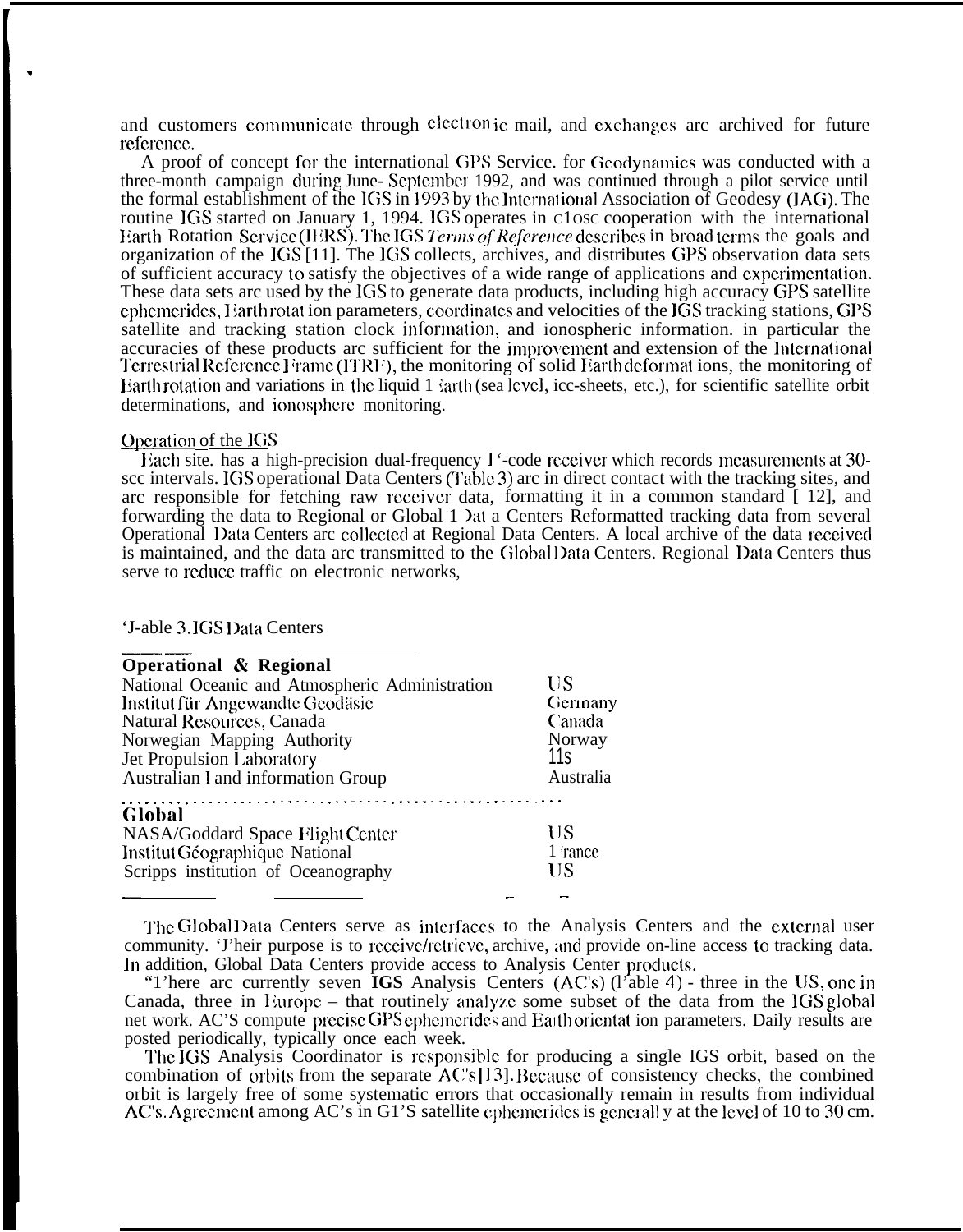It is estimated that the absolute accuracy of the IGS orbits is at least one order of magnitude better than the broadcast ephemeris, even when anti-spoofing is in effect,

"1'able 4. IGS Analysis Centers"

| $-67$<br>Astronomical Institute-University of Berne | Switzerland |
|-----------------------------------------------------|-------------|
| European Space Agency                               | Germany     |
| GeoForschungsZentrum                                | Germany     |
| Jet propulsion Laboratory                           | <b>IIS</b>  |
| National Oceanic and Atmospheric Administration     | 11s         |
| Natural Resources, Canada                           | Canada      |
| Scripps Institution of Oceanography                 | ĦS          |

Estimates of 1 larth orientation and station coordinates from the AC'S are coordinated with the IERS. Through the IGS, GPS-derived station locations are contributing more and more to the ITRF. Over the next fcw years, a major goal of the IGS will be to include in the ITRF the coordinates of a number of sites that comprise dense regional GPS networks.

### Central Bureau Information System

The Central Bureau information System(CBIS) provides public access to products of the IGS, and also provides a means of electronic messaging among IGS participants. The system, developed in late 1993, runs automatically. The CBIS is a client on the Internet's World Wide Web, allowing access with user-friendly Mosaic and 1.ynx interfaces. For example, on most Unix systems, the command

# lynx http://igscb.jpl.nasa.gov/

will connect the user to the CBIS. 1 'or those with X-window terminals, xmosaic for Unix systems, or the equivalent Macintosh or Windows application, allows a graphical interface to the CBIS. In the CBIS, one can view IGS Mail - an archive of exchanges among IGS participants; IGS Reports -an archive of reports from IGS Data and Analysis Centers; and other IGS-related mail archives. These collections arc also available through anonymous l'']'. Categories in bold (as well as a number of others not listed here) can be selected for further exploration. By sending a message to igseb @ igseb.jpl.nasa.gov, you can request that your Internet c-mail address be added to one or more of the mail and report distribution lists.

Geodynamics investigators who usc GPS in local regions can include data from one or more nearby IGS stations, fix the site coordinates from such stations to their ITRF values, and fix GPS satellite positions to their IGS-determined values. By doing so the investigator can reduce data from his own network with maximum accuracy and minimum computational burden. Furthermore, the results will be in a well-defined global reference frame.

# **CONCLUSION**

NASA and J<sup>'</sup>], have developed a highly sophisticated GPS network operations and analysis capability. This capability has' resulted in timely and accurate data gathering, archiving, and generation of precise orbits, clocks, and site positions. The usc of the JP1. and IGS data centers both for access to raw data and for access to the highly accurate, analysis products can significant y ease the burden of GPS positioning for a broad range of users. We invite any current or potential user to explore the addresses given above and to cent act t he authors for further discussion.